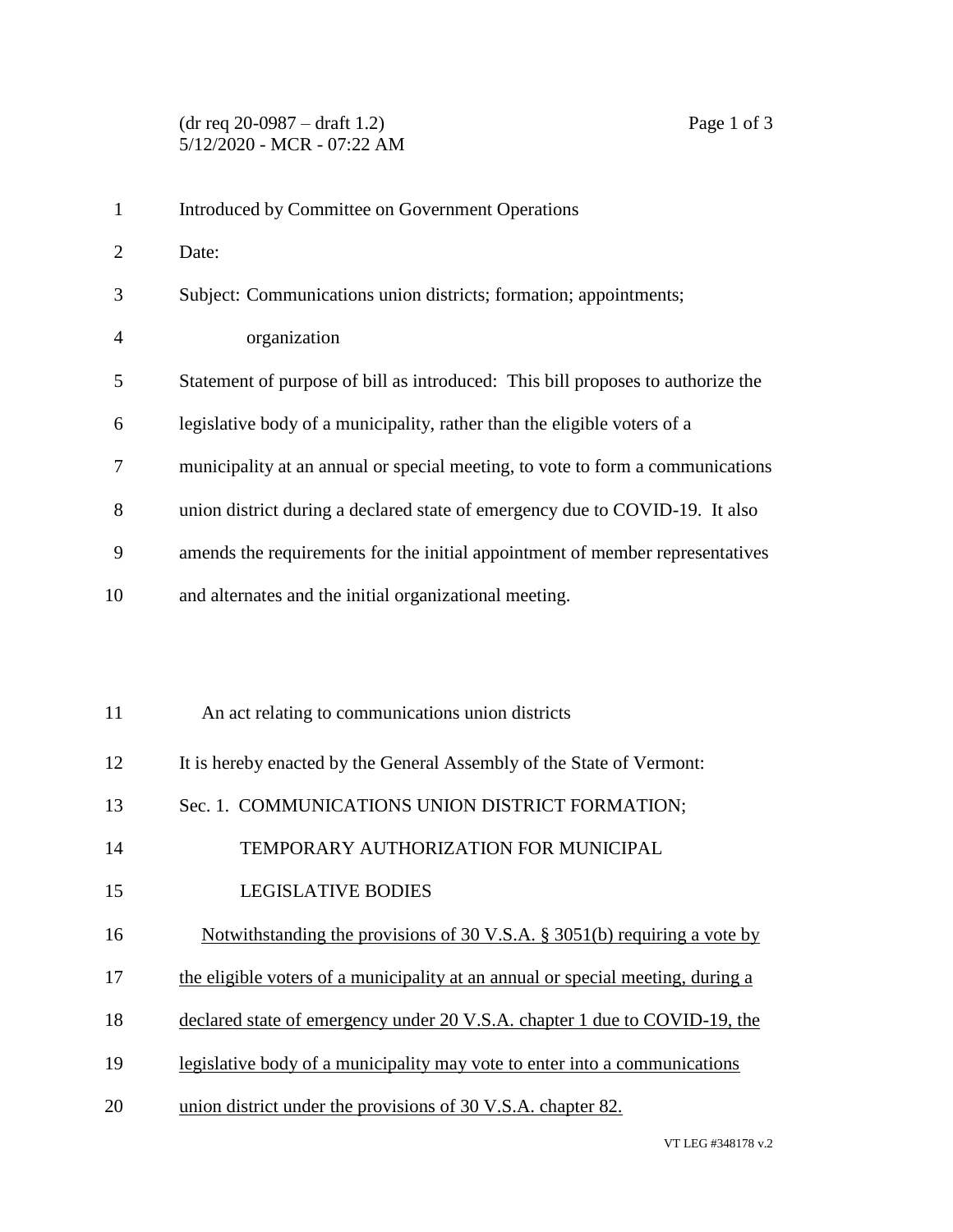(dr req 20-0987 – draft 1.2) Page 2 of 3 5/12/2020 - MCR - 07:22 AM

- Sec. 2. 30 V.S.A. § 3059 is amended to read:
- § 3059. APPOINTMENT

| 3              | Annually on or before the last Monday in April commencing in the year              |
|----------------|------------------------------------------------------------------------------------|
| $\overline{4}$ | following the effective date of the district's creation, the legislative body of   |
| 5              | each member shall appoint a representative and one or more alternates to the       |
| 6              | governing board for one-year terms. Appointments of representatives and            |
| 7              | alternates shall be in writing, signed by the chair of the legislative body of the |
| 8              | appointing member, and presented to the clerk of the district. The legislative     |
| 9              | body of a member, by majority vote, may replace its appointed representative       |
| 10             | or alternate at any time and shall promptly notify the district clerk of such      |
| 11             | replacement. Initial appointments shall be made within 60 days of the vote to      |
| 12             | form a district under subsection $3051(b)$ of this title and initial terms may be  |
| 13             | for less than one year.                                                            |
| 14             | Sec. 3. 30 V.S.A. § 3060 is amended to read:                                       |
| 15             | § 3060. ORGANIZATIONAL MEETING                                                     |
| 16             | Annually, on the second Tuesday in May following the appointments                  |
| 17             | contemplated in section 3059 of this chapter, the board shall hold its             |
| 18             | organizational meeting. At such meeting, the board shall elect from among its      |
| 19             | appointed representatives a chair and a vice chair, each of whom shall hold        |
| 20             | office for one year and until his or her successor is duly elected. The board's    |